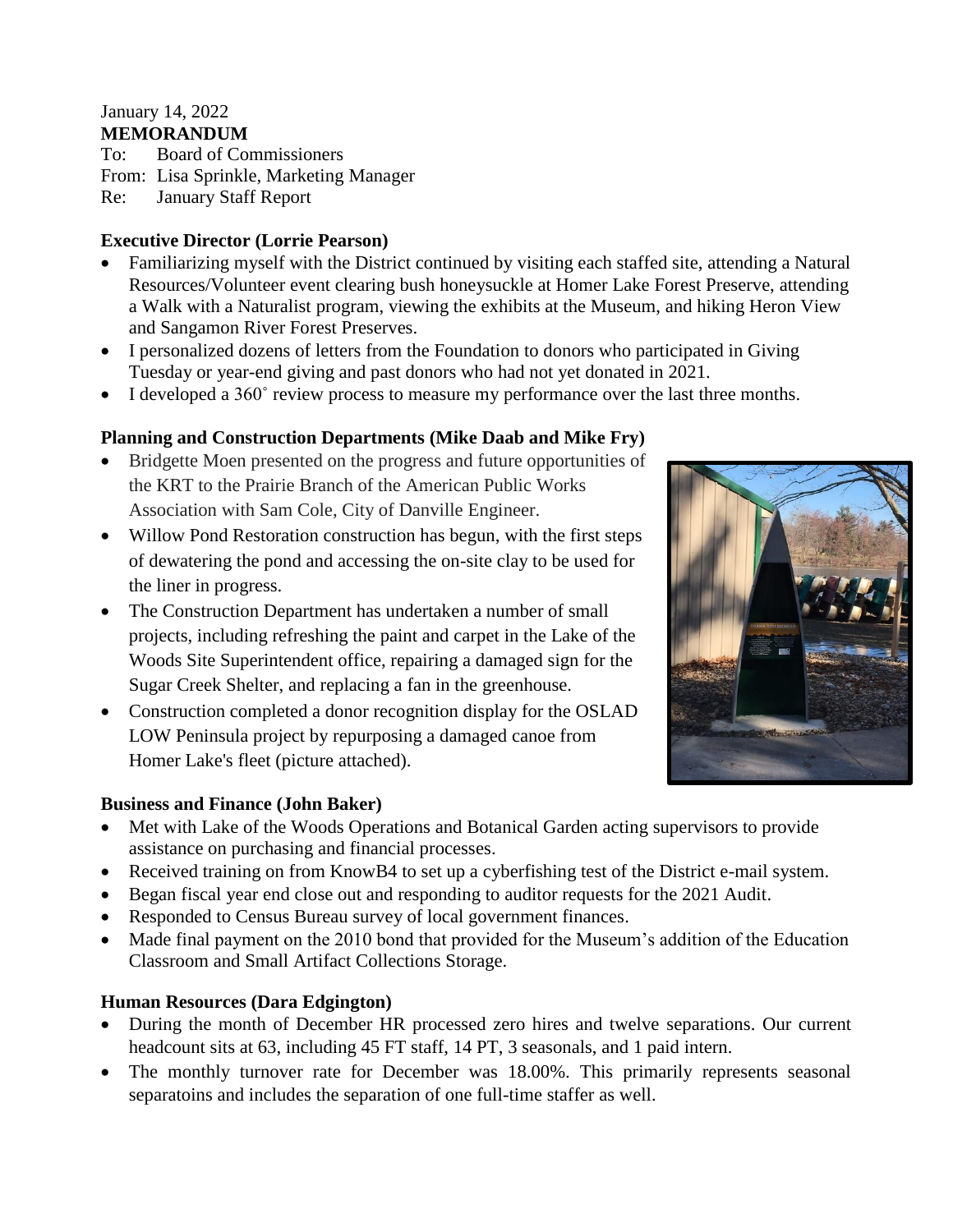• The District documented one employee and one property damage incident with PDRMA over the month of December.

## **Marketing (Lisa Sprinkle)**

**Media Coverage**

**This Forest Preserve in Illinois is one of America's most incredible dark sky parks** <https://www.onlyinyourstate.com/illinois/middle-fork-river-forest-preserve-il/> **Take a StoryWalk at Homer Lake this week** https://www.smilepolitely.com/splog/take a storywalk at homer lake this week/ **Snowflakes, lights, and Christmas tree recycling at Champaign County Forest Preserve District** [https://www.wcia.com/ciliving-tv/snowflakes-lights-and-christmas-tree-recycling-with](https://www.wcia.com/ciliving-tv/snowflakes-lights-and-christmas-tree-recycling-with-champaign-county-forest-preserve-district/)[champaign-county-forest-preserve-district/](https://www.wcia.com/ciliving-tv/snowflakes-lights-and-christmas-tree-recycling-with-champaign-county-forest-preserve-district/) **Best sledding in Champaign Urbana** <https://www.chambanamoms.com/2022/01/04/top-sledding-hills-champaign-urbana/> **Walk with a naturalist at Homer Lake Forest Preserve** [https://www.wcia.com/ciliving-tv/ciliving-stories/ciliving/walk-with-a-naturalist-at-homer-lake](https://www.wcia.com/ciliving-tv/ciliving-stories/ciliving/walk-with-a-naturalist-at-homer-lake-forest-preservewed)[forest-preservewed](https://www.wcia.com/ciliving-tv/ciliving-stories/ciliving/walk-with-a-naturalist-at-homer-lake-forest-preservewed) **Osborne retires after 25 years with the Champaign County Forest Preserve District** [https://mahometdaily.com/osborne-retires-after-25-years-at-champaign-county-forest](https://mahometdaily.com/osborne-retires-after-25-years-at-champaign-county-forest-preserve/?fbclid=IwAR2iHshMjq43LALq4vS-g8M26tj6SrtjdXB-weTFURu2VI1sjH13p4j4vvs)[preserve/?fbclid=IwAR2iHshMjq43LALq4vS-g8M26tj6SrtjdXB-weTFURu2VI1sjH13p4j4vvs](https://mahometdaily.com/osborne-retires-after-25-years-at-champaign-county-forest-preserve/?fbclid=IwAR2iHshMjq43LALq4vS-g8M26tj6SrtjdXB-weTFURu2VI1sjH13p4j4vvs) **Inside Out | Lincoln Legacy Committee promotes Honest Abe** [https://www.news-gazette.com/news/local/parks-recreation/inside-out-lincoln-legacy](https://www.news-gazette.com/news/local/parks-recreation/inside-out-lincoln-legacy-committee-promotes-honest-abe/article_959ed7b6-016b-5892-ab1d-a542070a6a78.html)[committee-promotes-honest-abe/article\\_959ed7b6-016b-5892-ab1d-a542070a6a78.html](https://www.news-gazette.com/news/local/parks-recreation/inside-out-lincoln-legacy-committee-promotes-honest-abe/article_959ed7b6-016b-5892-ab1d-a542070a6a78.html) **Talk of the Towns, January 8, 2022** [https://www.news-gazette.com/news/local/community-events/talk-of-the-towns-jan-8-](https://www.news-gazette.com/news/local/community-events/talk-of-the-towns-jan-8-2022/article_d6e73c06-08e0-5fad-a684-48fdd853cf23.html) [2022/article\\_d6e73c06-08e0-5fad-a684-48fdd853cf23.html](https://www.news-gazette.com/news/local/community-events/talk-of-the-towns-jan-8-2022/article_d6e73c06-08e0-5fad-a684-48fdd853cf23.html) **Honoring Dr. Martin Luther King Jr. in Champaign-Urbana and Beyond** [https://www.chambanamoms.com/2022/01/09/honoring-martin-luther-king-champaign-urbana-](https://www.chambanamoms.com/2022/01/09/honoring-martin-luther-king-champaign-urbana-beyond/)

[beyond/](https://www.chambanamoms.com/2022/01/09/honoring-martin-luther-king-champaign-urbana-beyond/)

**Illiniois' only Dark Sky Park is an amazing place to stargaze**

<https://1440wrok.com/illinois-only-dark-sky-park-is-an-amazing-place-to-stargaze/>

**Get your culture here: Three outdoor experiences to have in January 2022**

[https://www.smilepolitely.com/culture/get\\_your\\_culture\\_here\\_three\\_outdoor\\_experiences\\_to\\_h](https://www.smilepolitely.com/culture/get_your_culture_here_three_outdoor_experiences_to_have_in_january_2022/) [ave\\_in\\_january\\_2022/](https://www.smilepolitely.com/culture/get_your_culture_here_three_outdoor_experiences_to_have_in_january_2022/)

- WCIA meteorologist Kevin Lighty reported Kevin's Weather on the Road from Night Lights in the Garden on Christmas Eve during the 5pm and 6pm Newscasts. It was a beautiful night and 921 people attended Night Lights that evening. Here's a link to the drone video he shot while at the garden,<https://fb.watch/avZ092bmPz/>
- We shared three Exploring Lorrie videos in December: Night Lights in the Garden (1.6K); Museum Store (2K); and Homer Lake StoryWalk (958)
- Top Facebook posts in December were: 12/13 Geminid meteor shower (6.5K, 30 shares); 12/20 Looking for a job (5.9K, 34 shares); 12/20 "Oh big stretch" Trail camera video of fox (3.7K, 15 shares); and 12/29 The residents of Champaign County (article link to dark sky park story) - (3.4K, 12 shares)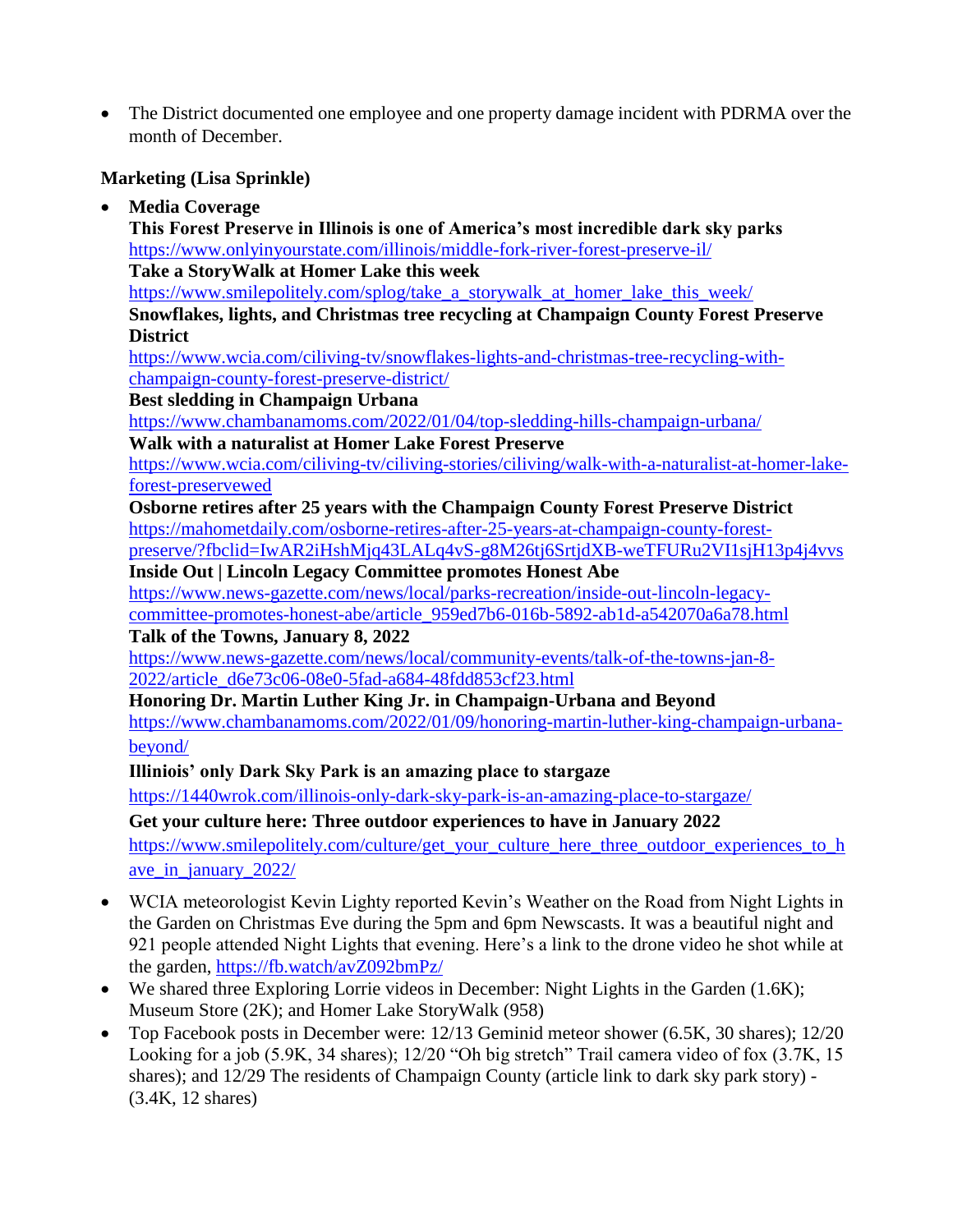- Updated the website with 2022 and 2023 fees, new exhibits, CCFPD Snowflake Search, employee updates, and Foundation pages.
- Partnered with the Chambanamoms to host "Hot Cocoa Cheers to the New Year" on Monday, January 3 in the Mabery Gelvin Botanical Garden for a special viewing of the Night Lights in the Garden from 4-5:30 pm.

|                 | <b>FACEBOOK</b> | $+/-$ | <b>INSTAGRAM</b> | $^{+/-}$ | <b>TWITTER</b> | $+/-$            |
|-----------------|-----------------|-------|------------------|----------|----------------|------------------|
| <b>CCFPD</b>    | 5,954           | $+86$ | 2,744            | $+36$    | 572            | $^{\mathrm{+1}}$ |
| <b>KRT</b>      | 3,845           | $+19$ | 133              | $+2$     | 138            | $+0$             |
| <b>MGP</b>      | 4,503           | $+15$ | ,200             | $+2$     | 259            | $+1$             |
| <b>HLIC</b>     | 2,965           | $+30$ |                  |          |                |                  |
| $\overline{GC}$ | 1,764           | $+0$  | 326              | $^{+}$   | 105            | $+1$             |
| <b>FPFF</b>     | 499             | $+6$  |                  |          |                |                  |

Social media followers

### **Volunteer Coordinator (Sue Gallo)**

- In December, new volunteer applications: three for regular volunteering and three different volunteers gave their first service.
- The Museum hosted an opening event for Night Lights in the Garden with ten occasional and regular volunteer helpers and Natural Resources hosted an invasive removal event that was attended by about twenty-five regular and occasional volunteers and staff. It was inspiring to see how much bush honeysuckle was removed! (photo) Sue applauds staff for hosting such welcoming and informative help events!
- December was filled with creating next



year's volunteer appreciation gift (thanks to Lisa for design help!), personalizing and mailing this year's holiday card along with necessary updating of the database to more accurately reflect active and recent volunteers (so the mailing list is accurate). Additional tasks performed were year-end supply purchasing, nudging the volunteer policies and procedures manual closer to completion and getting a draft of youth and adult volunteer brochures started – thanks to Education staff for their input!

## **Grants and Development Specialist (Ryan Anderson) Giving Tuesday totals**

 The Giving Tuesday total is \$39,954. Checks have still been coming in from Nature's Appeal (which may include remittance envelopes placed at the donation boxes during the Night Lights in the Garden events). Breakdown of GT by restriction: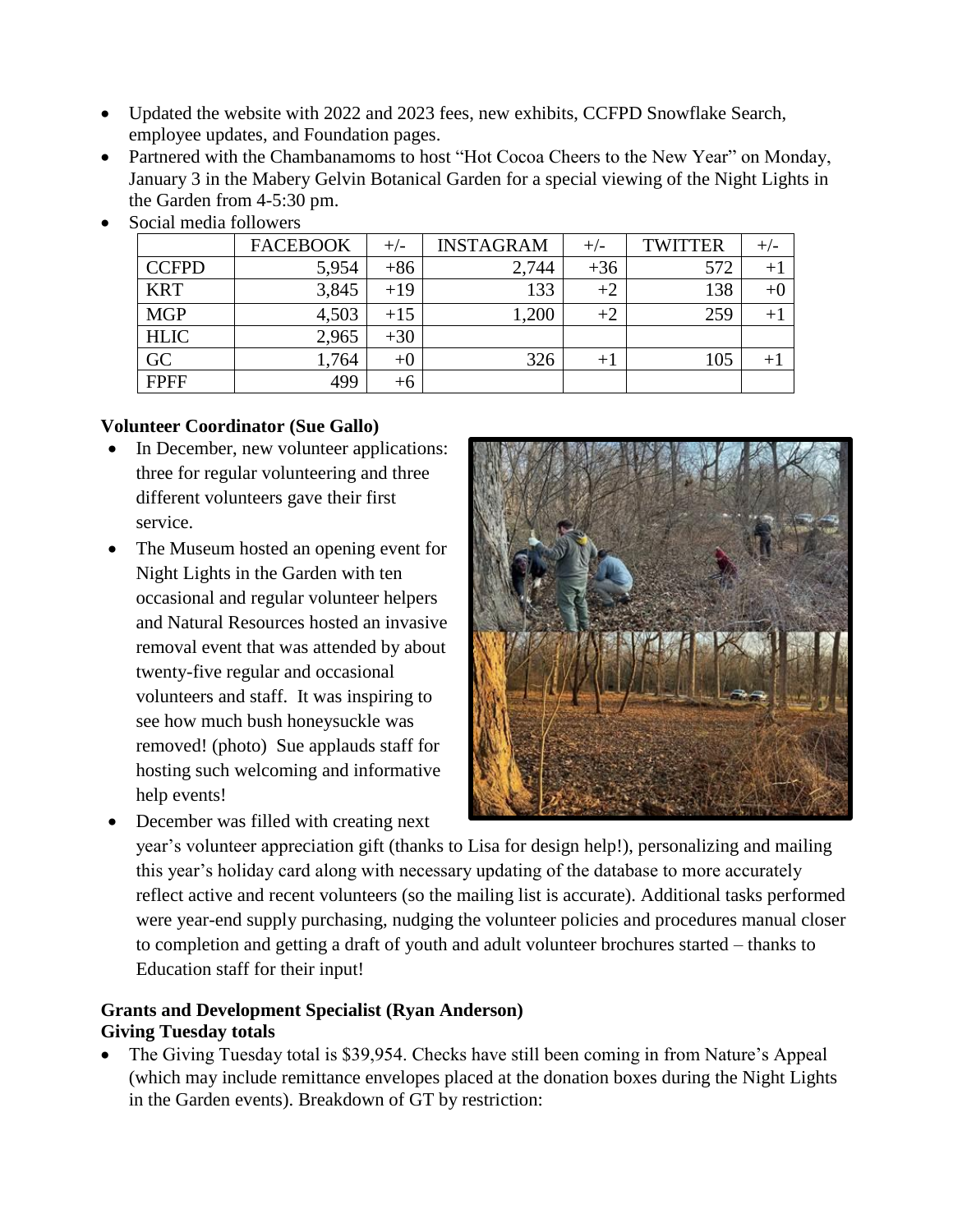- o Covered Bridge: \$34,260.55
- o Unrestricted: \$2,192
- o KRT General: \$1,550
- o KRT Accessibility: \$1,202
- o Animal Advocates: \$150
- o Habitat Restoration: \$100

#### **Grant Awards**

- District Awards: \$1,886,555
- Foundation Awards: \$41,886.56

### **Night Lights in the Garden**

• Donation boxes were installed for the Night Lights in the Garden event, which could be used at other events in the future.

### **2021 Foundation Giving**

| <b>Total Funds Raised</b>       | \$175,189.22 |
|---------------------------------|--------------|
| Number of Donations             | 625          |
| Number of Donors                | 436          |
| Donor Retention                 | 48%          |
| <b>Average Transaction Size</b> | \$307        |

### **Lake of the Woods Golf Course (Chris Edmondson and Joie Torres)**

- December saw a player count of 536 rounds, which brought the total rounds played for 2021 to 36,702. This total is exactly 10,000 more rounds than the 5-year average and is our highest total since 2007! The structure and guidelines of Anniversary passes, extended nice weather in the fringe months, and course conditions and improvements all have played key factors in growing the total rounds. The weather was quite mild for the first half of December, but we closed outdoors for the season on December  $17<sup>th</sup>$ , when the temps dipped below freezing, to prevent damage to the turf and greens.
- Revenue for December was \$36,589, which included Platinum Pass sales for 2022. Once again, we ran our "Black Friday" Platinum Pass Sale, which allowed players to purchase a full season pass by December 23rd to receive a \$50 discount. We sold a total of 51 passes via this special. We are in the middle of the 2-year Anniversary Pass, and with the success of the prior 2 promotions, we will look to introduce some sort of pass sale again in the late fall of 2022.
- With the continued playable weather outdoors and staff being limited, we held off on setting up the Clubhouse and opening the golf simulator until the first week of December. We have one simulator operational this season, and will look to sell our older model simulator, which has become obsolete for software updates and many hardware repairs. With only one simulator and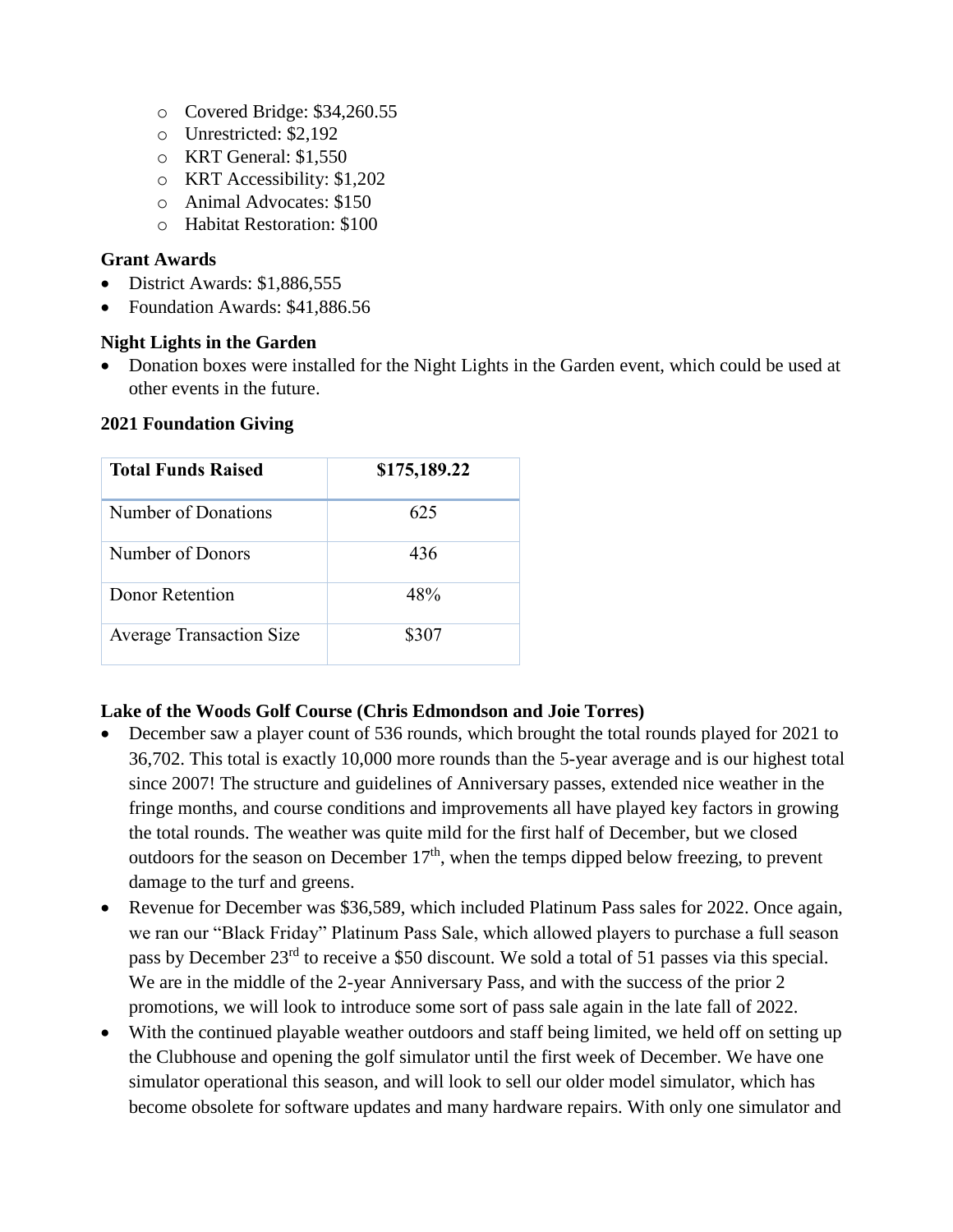to ease the extra burden on the staff over the winter, we plan to be open to the public from 8:00 a.m. to 5:00 p.m., Monday through Saturday each week. If demand dictates, we may open Sundays or stay open later in the evenings. The simulator is available for up to 4 people at one time, for practice on a driving range or play on over 80 courses. We had \$806 of revenue on the simulator in December, which is impressive considering the nice weather outdoors and the fact we closed all facilities for the holidays December  $24<sup>th</sup> - 31<sup>st</sup>$ .

- Finally, in the last week of December, Golf Course and CCFPD maintenance staff, along with Bud's Tree Care, resumed work on removing hazardous and diseased trees from the golf course. This project began in the spring, but due to equipment malfunctions and golf course patron traffic, the project completion was put on hold until the fall. We hope this project is completed by the start of the 2022 outdoor golf season, for the improved aesthetics and safety of our patrons and staff.
- During the warm days at the course the maintenance crew cleaned the gutters at the clubhouse and leaves around the perimeter.
- Pumped stations were winterized for the winter. The Golf Maintenance department invited Dara Edgington (HR Generalist) to the holiday luncheon at the golf maintenance shop.

## **Natural Resources (Peter Goodspeed)**

- In December, the Natural Resources Department was hard at work removing invasive/aggressive shrubs and trees throughout the preserves. Some notable projects include:
	- o Cutting aggressive hazelnut at Tomlinson Pioneer Cemetery in 0.25 acres at Middle Fork River Forest Preserve
	- o Cutting and removing invasive bush honeysuckle in Maple Sugar Grove at Homer Lake Forest Preserve throughout 1.3 acres
	- o Girdling aggressive trees throughout 5 acres of upland forest adjacent the Point Pleasant parking lot at Middle Fork River Forest Preserve
- On the winter solstice, staff hosted a volunteer brush clearing event at Maple Sugar Grove at Homer Lake Forest Preserve. 20 volunteers cleared an entire acre in two hours.





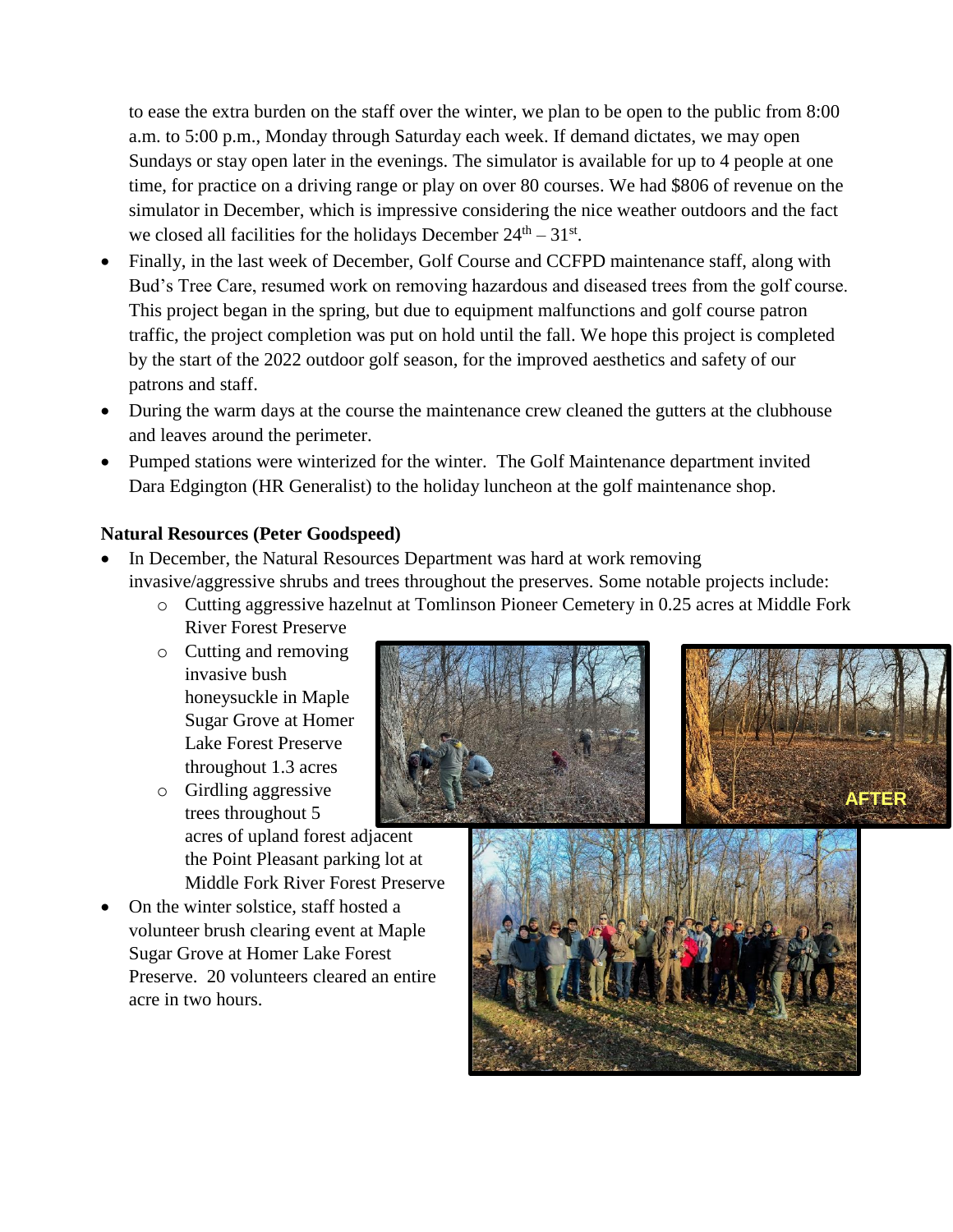Other activities in December included supply procurement, performing routine equipment maintenance, cleaning facilities, some trail maintenance, and cleaning seed for planting

# **Museum and Education Department (Barb Garvey and Pam Leiter)**

- Public response to the Homer Lake Interpretive Center's (HLIC) give-away of excess books, posters, and used binoculars has been overwhelming! They were much appreciated by many families and individuals, and the binoculars went to a local classroom.
- End of year donations at HLIC were quite strong this year: Over \$940 for Animal Advocates, 75lbs of birdseed, \$250 for the Center, and \$700 to purchase new binoculars from our Amazon wish list.
- Repairs on the Interpretive Center van were completed!
- Many thanks to Chris' Water Gardens this month for working so hard to troubleshoot issues with the Interpretive Center's water feature in the bird feeding area.
- Staff continued the deep clean/organizing of the Interpretive Center.
- As typical during the months of January and February, the museum will be closed to the public for annual maintenance and to begin exhibit updates
- George Groschen is updating about 30 fluorescent fixtures in the Education Center. These T-5 fixtures were not included in the Ameren replacements of LED.
- Mark Hanson, George Groschen and Mike Fry sorted out an issue with the HVAC humidifier in Rankin.
- Purchase of security cameras to replace the aging system in the Museum of the Grand Prairie (MGP) was accomplished by year's end. However, with the supply chain issues, it may be several months before all parts are in and ready to be installed.
- Customer Service Retail Associates have begun the annual inventory process at the Museum Store.
- Pam Leiter and staff are working on annual renewals for the Interpretive Center's permitting, including IDNR permits, Herptile Scientific Collection Permit**,** Herpetoculture,Permit, State Salvage Permit, and Endangered & Threatened Species Educational Permit (for our Ornate box Turtle), and our USFWS Federal Migratory Bird Permit; Special Purpose – Salvage. These permits allow us to hold our current collection of biofacts and live animals, and salvage/acquire new ones as needed.
- Jennifer Grove and Mark Hanson began finalizing donations to the collection approved by the board in December.
- Barb Garvey and Mark Hanson continued discussions and research about removing or interpreting the Frank Kirby totem poles from the museum stairwell.
- Jennifer Grove and Mark Hanson began uninstalling the Woman Suffrage exhibit and processing out incoming loans.
- Mark Hanson worked with Pam and Stacey to finalize a series of deaccessions from the Homer Lake Interpretive Center (HLIC) education collection.
- Barb Garvey and Mark Hanson met with Jennifer Misuzu Gunji-Ballsrud who approved the Virtual Rankin Quilt exhibit and its release in February.
- Jen Grove and volunteer team continue processing artifacts into Rankin.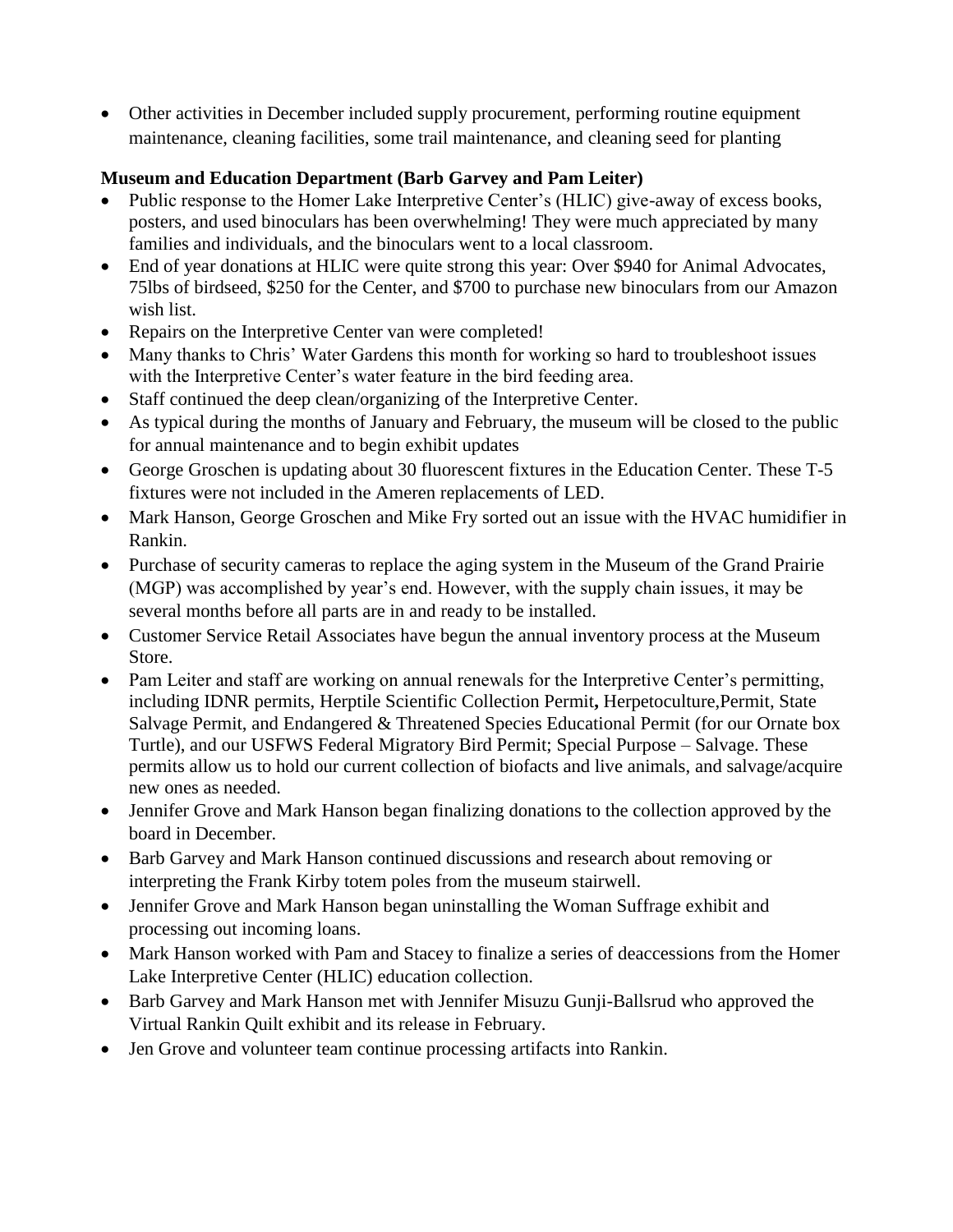Jen Grove and Mark Hanson are preparing for the relocation of the next load of artifacts from HQ basement, to include two shelving units.

- The new Pollination Investigation exhibit went up at the Interpretive Center in December. It will be up through March 18 during Interpretive Center open hours. The exhibit is in English and Spanish, and is made available by the Smithsonian Institution Traveling Exhibition Service. We have also had a lot of engagement on social media related to this exhibit.
- The MGP exhibit committee continues working on the upcoming disease exhibit with tentative opening set for May.



- Barb Garvey created a small exhibit for the Champaign County Courthouse. *J.O. Cunningham: Beloved Citizen* which details the life of an early judge, historian and philanthropist for whom Cunningham Children's Home, Township and Avenue are named. As the chair of the Lincoln Legacy Committee, Barb Garvey also organized, with Barb Wysocki, an event in the Champaign County Courthouse honoring Judge Cunningham. It was truly a collaborative event with Steve Beckett speaking and Greg Knott representing UI Board of Trustees emphasizing his contributions to law and the U of I. Cunningham Children's Home, the Alliance Chapter of the DAR, Courthouse staff and the Sheriff's office, the Urbana Free Library's Champaign County Historical Archives, the Champaign County History Museum, the Homer Historical Society, and the MGP all participated. (30 in attendance).
- Cathy Schneider hosted the HLIC's first *Animal Advocates Open House* for donors to showcase the recent enclosure improvements; five donors attended. In addition, she updated the summer camp Counselor-in-Training brochure and application for 2022.
- Jennifer Wick's *Homer for the Holidays* craft kits were very popular! All 50 kits sold out quickly. She also conducted her ever-popular monthly Walk with a Naturalist program with 12 visitors attending.
- Stacey & Cathy are partnered with B.T. Washington Elementary in Champaign on STEM programs: *Animal Behaviors in Winter* for 3rd and 4th graders, and *Animal Defenses* for 1st graders. They also did a Nature of Winter Naturalist in the Classroom program for Dr. Preston L. Williams, Jr. Elementary in Urbana. Total this month: 299 students.
- Stacey's afterschool *Nature Explorers* program at Middletown Elementary in Mahomet continued in December; she saw 12 students each for 2 days with a different topic each day. (total series was 6 programs, Nov-Dec)
- Stacey Clementz continues to work with CAC members on a sustainability education project and with Urbana Park District and the Farm Bureau on a climate change loan kit and a teacher workshop.
- Marina Montez-Ellis presented the virtual program titled "From Pleistocene to Present: A Brief History of the Mabery Gelvin Botanical Garden, Buffalo Trace Prairie, and Surrounding Area." The program was streamed live on the Museum of the Grand Prairie's Facebook and YouTube pages and featured cultural and natural histories of these areas. (238 views)
- Pat Cain has begun talks with the CU Community Fab Lab and UIUC Department of Theatre on a potential collaboration involving a local history themed escape room at the museum. Initial plans target November/December 2022 for project completion and public debut.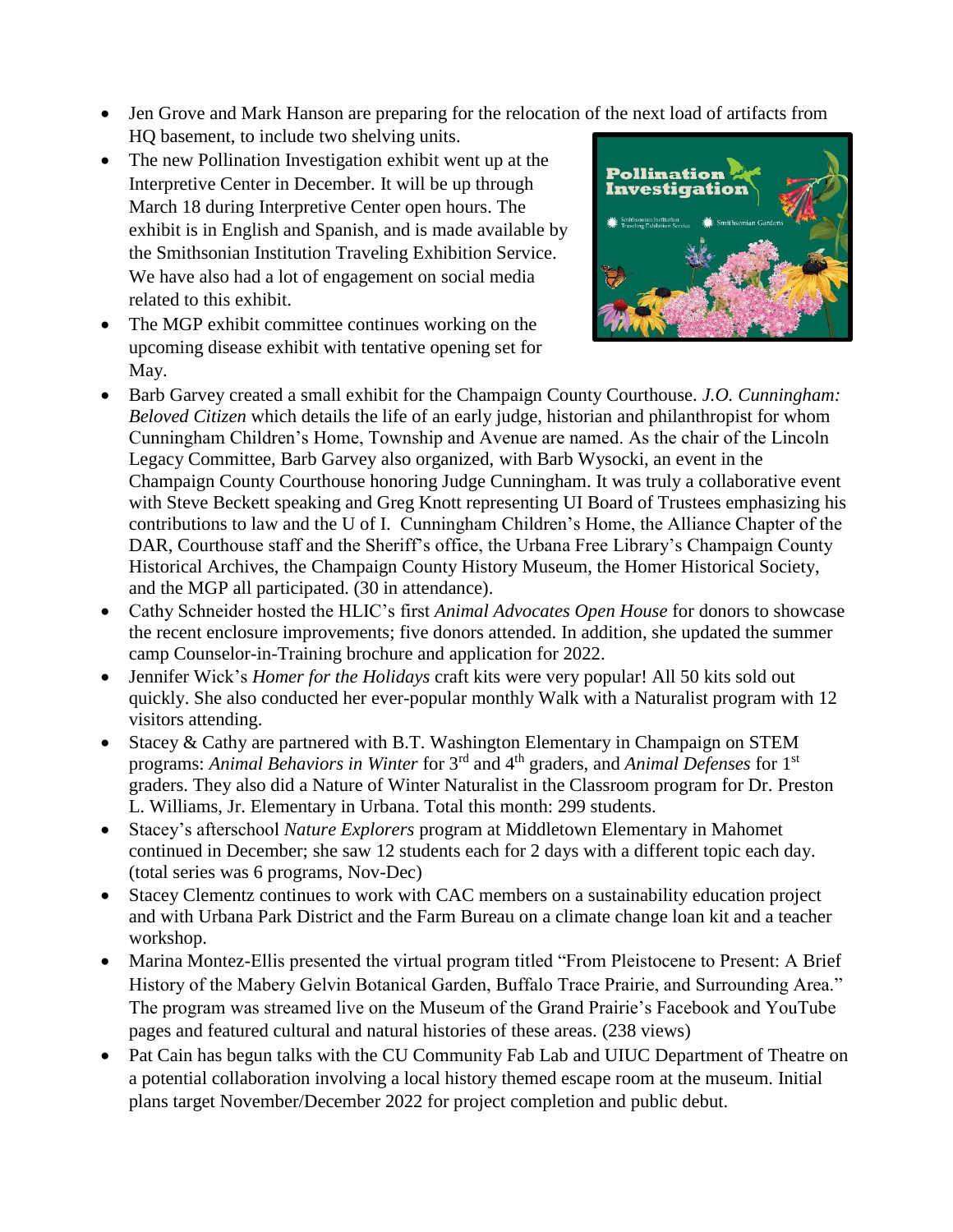- Museum and Education Department staff finalized programming for February/March 2022.
- Sandy Osborne retired and was honored by the Board of Commissioners, and her colleagues within the Department threw a small, masked socially distanced party in the Discovery Room for her. She will be featured on a *Mornings with the Museum* on January 27, 2022, at 10:00 a.m.
- Katie Snyder and Pat Cain worked at the opening night of Night Lights in the Garden with 45 pre-purchased gingerbread house kits distributed that night. Because of weather conditions the closing night of Night Lights in the Garden with activities and kits handed out, was cancelled. *Winter Wonderland Garden Kits* will be distributed by appointment. (21 kits)
- Sandy Osborne led her final field trip. It was a *Homeschool Holiday* program. 16 people total.
- Barb Garvey spoke to the Mahomet American Legion on December 7. The speech, "Remembering Pearl Harbor: 80 years On." Featured local voices from the News-Gazette interviews of World War II veterans preserved in the museum's collection. (45 in attendance).
- Barb Garvey spoke to Windsor of Savoy. The topic "O Christmas Tree" traced the popularization in American culture, including details about some local Christmas tree lots. (21 in attendance).
- HLIC Facebook stats, December 1-31: Average Daily Organic Reach: 789 (Sum: 24,447); Average Daily Page Engaged Users: 34 (Sum: 1,069)
- MGP Facebook stats, November 1-30: Average Daily Organic Reach:1195 (Sum: 37059); Average Daily Page Engaged Users: 47 (Sum:1465)

## **Lake of the Woods, River Bend, Sangamon River, Heron View (Tammy Fry and Michael Dale)**

- Lake of the Woods operations staff helped the Botanical Garden staff with Night Lights in the Garden.
- Christmas tree recycle numbers are good with 425 chipped to date.
- Operations staff worked on normal preventative maintenance and some deep cleaning at shop.
- Garden staff has been working with the Lake of the Woods operations staff to remove honeysuckle and other invasive plants in the covered bridge area when time and weather permit.
- The staff was focused on the weekly light shows in the Garden on Friday and Saturday nights which saw about 4,400 visitors over the 10 days we were able to have the lights. The Chambanamoms group had a scheduled play date on January  $3<sup>rd</sup>$  4-5:30 for the lights as well. Staff has already made it out to purchase lights in anticipation for next year's return of Night Lights in the Garden. Staff is now taking everything down and prepping it for next year.